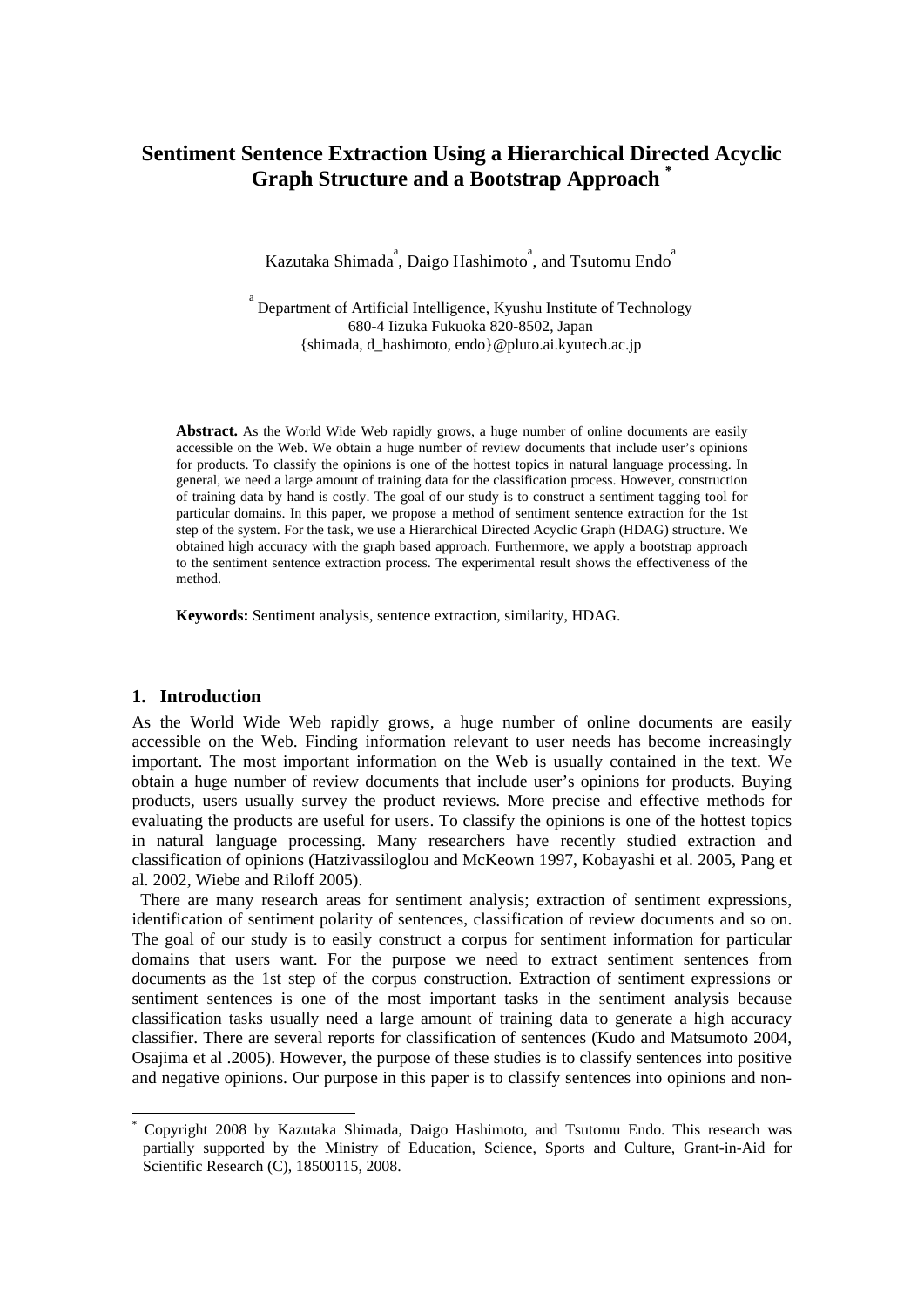opinions. Touge et al. (2004) and Kawaguchi et al. (2006) have proposed methods for opinion extraction. However, these approaches essentially need a large amount of training data for the process. Construction of training data by hand is costly. Kaji and Kitsuregara (2006) have reported a method of acquisition of sentiment sentences in HTML documents. The method required only several rules by hand and obtained high accuracy. Also they have proposed a method for building lexicon for sentiment analysis (Kaji and Kitsuregawa 2007). The knowledge extracted from the Web by using the proposed methods contains the huge quantities of words and sentences. Takamura et al. (2005) also have reported a method for extracting polarity of words. These dictionaries are versatile and valuable for users because they do not depend on a specific domain. Here, assume that we need to construct a system for a domain. In that case, we often desire domain-specific knowledge for the system. Therefore, we need to efficiently extract sentiment sentences, which depend on a particular domain or topic.

In this paper, we propose a method of sentiment sentence extraction. It uses several sample sentences for the extraction process. In the process, we compute a similarity between the sample sentences and target sentences. Yu and Hatzivassiloglou (2003) have reported a similarity based method using words, phrases and WordNet synsets for sentiment sentence extraction. However, word-level features are not always suitable for the extraction process because of lack of relations between words. For the similarity calculation we, therefore, employ the graph-based approach, called Hierarchical Directed Acyclic Graph (HDAG), which has been proposed by Suzuki et al. (2006). Furthermore, we apply a bootstrap approach into the sentiment sentence extraction process. The number of extracted sentiment sentences increases with the bootstrap approach.

# **2. A Graph-based Data Structure**

In this section, we explain a graph-based data structure to compute a similarity.

### **2.1. Hierarchical Directed Acyclic Graph**

In natural language processing, bag-of-words representation is the most general way to express features of a sentence for the similarity calculation. However, it is insufficient to represent the features of a sentence because of lack of relations between words.

To solve the problems, Suzuki et al. (2006) have reported a new graph-based approach, called Hierarchical Directed Acyclic Graph kernels (HDAG). The method can handle many linguistic features in a sentence and includes characteristics of tree and sequence kernels. The HDAG is a hierarchized graph-in-graph structure. It represents semantic or grammatical information in a sentence. In this paper, we use the HDAG structure for the sentiment sentence extraction. We compute a similarity between HDAGs generated from sentences. See (Suzuki et al. 2006) for more information about the HDAG.

### **2.2. Layer**

Layers in the HDAG denote grammatical information in a sentence. To compute similarity between sentences correctly, we add some layers to a naive HDAG structure. The HDAG in this paper consists of three layers as follows:

### •**Combined POS tag layer**

This layer consists of part of speech tags of words. We unify the POS tags of words in a bunsetsu<sup>1</sup> into one node. This layer expresses a pack of POS tags in each bunsetsu.

# •**POS tag layer**

1

This layer consists of the POS tags of each word or each compound noun.

### •**Word/Compound noun layer**

This layer contains the surface expression of each word. We can use the surface information for calculation of similarity by adding this layer. The layer is used for handling compound

<sup>&</sup>lt;sup>1</sup> A bunsetsu is a linguistic unit in Japanese. It usually consists of one content word and its function words.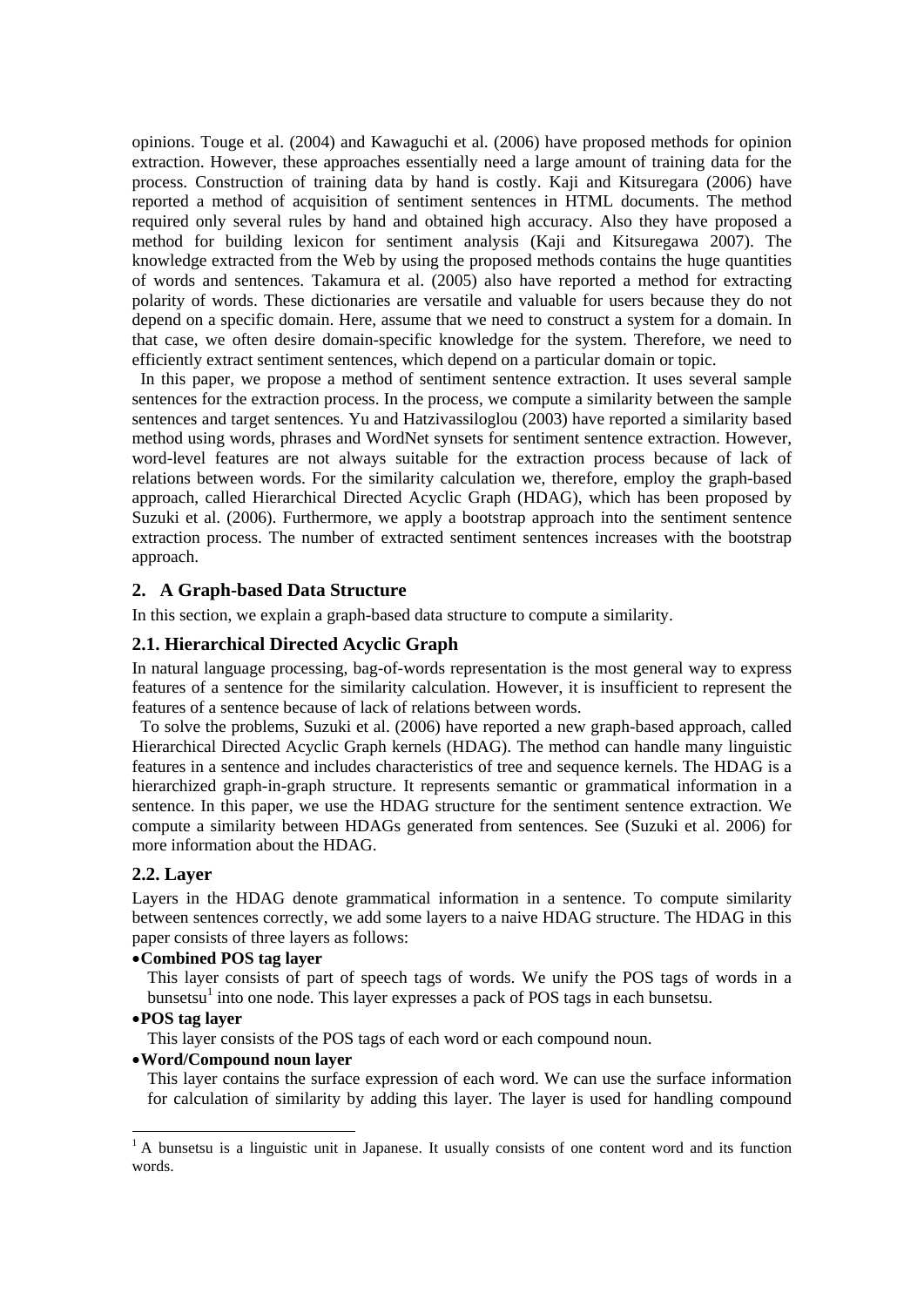nouns in bunsetsus. This layer often resolves a problem of difference between surface expressions. We unify nouns belonging to a compound noun and then dispose it under the POS node of its compound nouns. For example, we flexibly treat the difference of the following expressions in similarity calculation by adding this layer: "file downloading software", "downloading software" and "software".

Figure 1 shows an example of an HDAG expression in this paper. In the HDAG, the elements, such as "Bunsetsu" and "Common noun", in each rectangle are the attributes of each node. The directed links are a kind of the dependency relation between elements. The double-headed arrows denote the link between a node and a sub-graph enclosed with a dashed line.



**Figure 1:** An example of an HDAG expression.

# **3. Similarity Calculation**

In this section, we explain a method of similarity calculation based on the HDAG structure. First, we describe a conversion method of sentences into the HDAGs. Next, we explain an extraction method of hierarchical attribute subsequences from HDAG structures for the similarity calculation. Finally, we introduce a method of similarity calculation and the extraction process using it.

# **3.1. Preprocessing**

1

There are two processes as the preprocessing for similarity calculation; conversion and extraction of hierarchical attribute subsequences. First we explain the conversion process. To convert sentences into the HDAG structure, we need to analyze them, that is morphological analysis and dependency analysis. In this paper we use  $JUMAN<sup>2</sup>$  as the morphological analyzer and  $KNP<sup>3</sup>$  as the dependency analyzer.

Next we need to extract hierarchical attribute subsequences for the similarity calculation. A hierarchical attribute subsequence is an attribute list with hierarchical structures. The similarity is computed from correspondence of hierarchical attribute subsequences extracted from sentences that we want to compare.

<sup>&</sup>lt;sup>2</sup> http://nlp.kuee.kyoto-u.ac.jp/nl-resource/juman.html

<sup>3</sup> http://nlp.kuee.kyoto-u.ac.jp/nl-resource/knp.html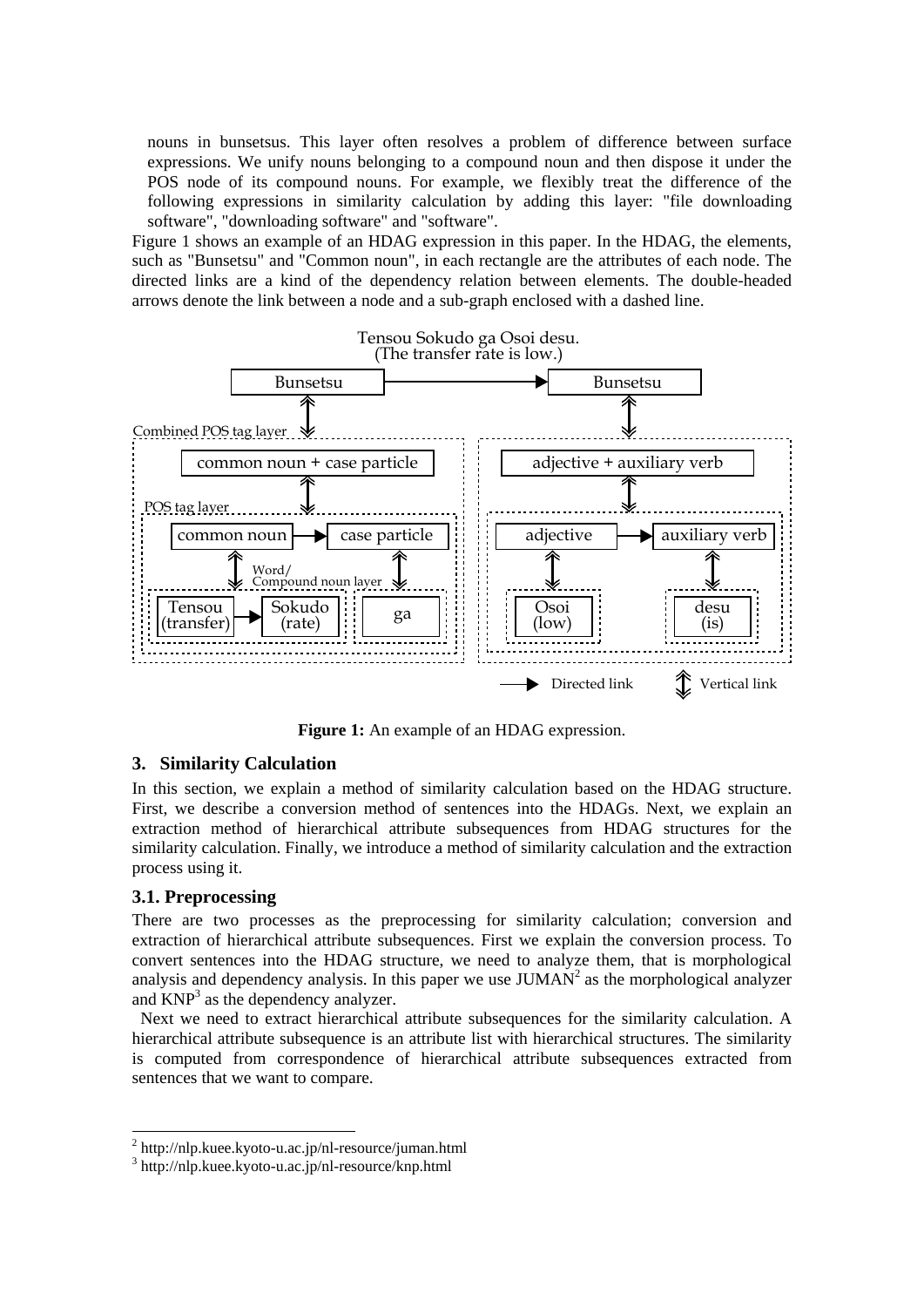Here Suzuki et al. (2006) introduced two factors;  $\beta$  and  $\gamma$ . The  $\beta$  ( $0 < \beta \le 1$ ) is the factor for the correspondence. The value of each hierarchical attribute sequence is multiplied by  $\sqrt{\beta^{m}}$  where *m* represents the number of attributes in the hierarchical attribute sequence. The  $\lambda$  is the decay factor ( $0 \le \lambda \le 1$ ). The system allows not only exactly matching structures but also similar structures by using this factor. The actual decay value of a skipping node  $v_i$  is  $\Lambda(v_i) = \lambda^{n+1}$  where *n* is the number of nodes in a graph if vertical link exists, or  $\Lambda(v) = \lambda$  otherwise.

Figure 2 shows an example of hierarchical attribute subsequences and the factors<sup>4</sup>. In the figure, a dependency relation and a hierarchical relation are expressed by using a comma and a nested structure, respectively. For the two HDAGs, the hierarchical attribute subsequence <Bunsetsu <Noun, Particle>, Bunsetsu <Adj, Aux>> appears in both sentences. Since the number of attributes in the hierarchical attribute subsequence is 6, the value of  $\beta$  is  $\sqrt{\beta^6} = \beta^3$ . The hierarchical attribute subsequence of the 2nd sentence in the figure is generated by skipping a node, Adverb. Therefore, the weight contains  $\lambda^{1+1} = \lambda^2$ . These weights are used in the similarity calculation process.



The sound quality is *very* good.

**Figure 2:** An example of corresponding hierarchical attribute subsequences and the weight.

#### **3.2. Similarity between Two Sentences**

1

Next, we compute a similarity between two HDAG structures. First, we search the common hierarchical attribute subsequences between HDAGs (See Figure 2). Then we multiply the weight values of them. For example, the correspondence of them in Figure 2 is  $\lambda^2 \beta^6$ . Finally, we divide the sum total of correspondence values by the product of the numbers of bunsetsus of the two sentences. We handle this value as the similarity between them.

<sup>&</sup>lt;sup>4</sup> In this simplified explanation, the graph structure for an example is expressed without the layers described in the previous section.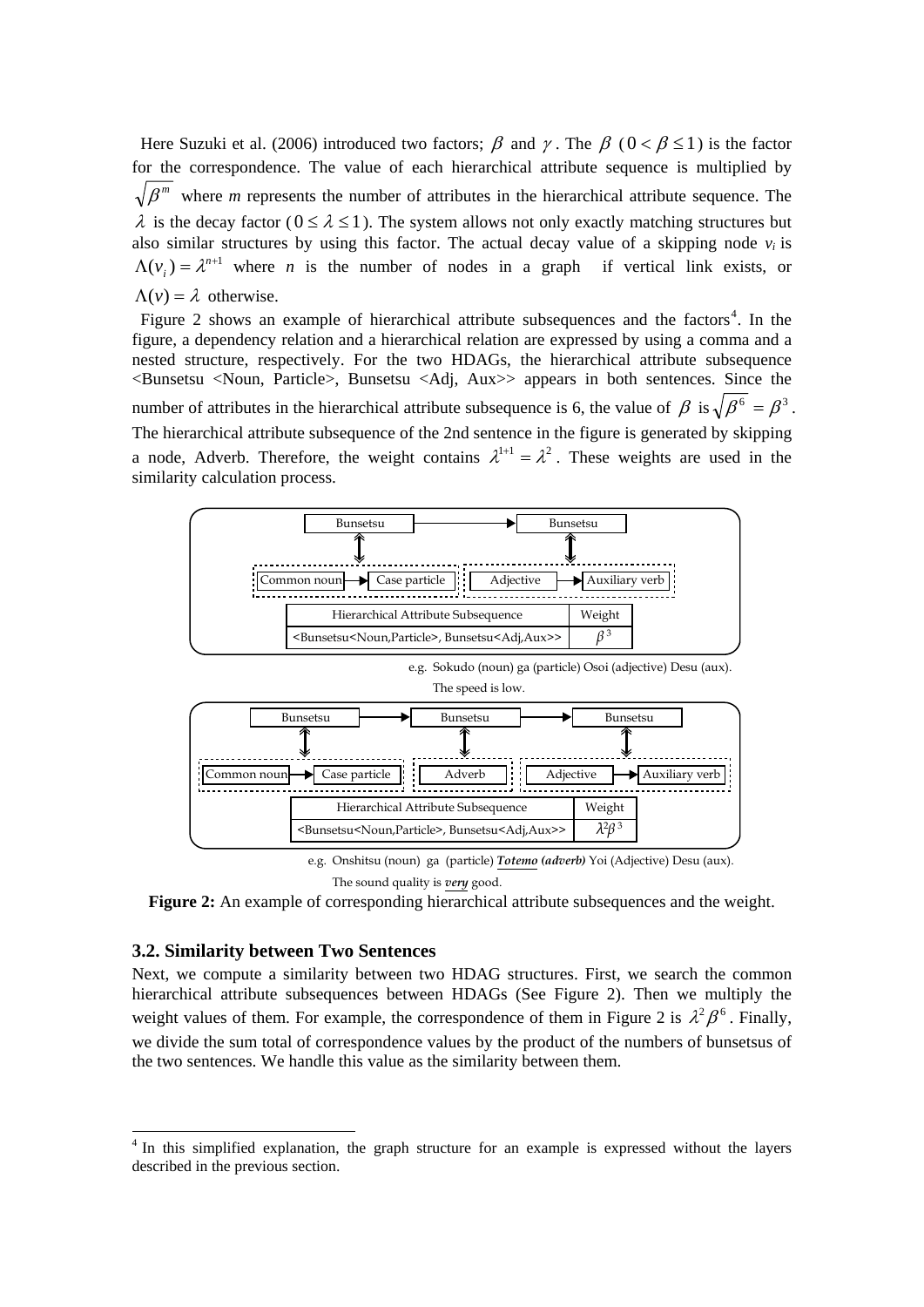Here we consider the factor  $\beta$ . Suzuki et al. (2006) defined the range as  $0 < \beta \le 1$  to avoid overfitting in machine learning methods. However, we define the range as  $\beta > 0$  in this paper. Also we categorize the range into two types;  $0 < \beta \le 1$  and  $\beta > 1$ . Our method computes the similarity focusing on structural information (SI) if  $\beta \leq 1$ . If the  $\beta$  is more than 1, it computes the similarity focusing on surface expressions (SE). This is due to layers that we constructed. In our layers, the word layer and compound noun layer are lower layer than the structural layer, i.e., the POS tag layer. Therefore surface expressions are treated as important element in the case that  $\beta > 1$  because the elements in deeper layers possess high weight values. We apply these two types of the parameter  $\beta$  to our method.

### **3.3. Sentence Extraction**

In this subsection, we explain the sentence extraction process based on the HDAG and the similarity calculation. The process is as follows:

- 1. prepare sample sentences as seeds for similarity calculation,
- 2. compute the similarity between each seed and target sentences,
- 3. extract *n*-best lists of each seed as sentiment sentence lists,
- 4. combine *n*-best lists obtained by two different parameters of  $\beta$ .

For the combination in the last step, we compare two strategies.

•**CombAND** We extract the intersection of each *n*-best list as the output.

•**CombOR** We extract the union of each *n*-best list as the output.

Figure 3 shows the outline of the extraction process.



**Figure 3:** The outline of the sentence extraction process.

### **4. Bootstrap Approach**

The method proposed in the previous section contains a problem; the number of sentences extracted from target sentences. It depends on the number of seed sentences and the number of *n* of *n*-best. Preparing many seed sentences is usually high cost for users. If the number of *n* becomes large, the number of extracted sentences increases. However, it leads to decrease of the accuracy.

To solve this problem, we apply a bootstrap approach to our method. In the bootstrap approach, we use both CombAND and CombOR as the situation demands. We use the CombAND to acquire new seed sentences because it usually generates the high accuracy. On the other hand,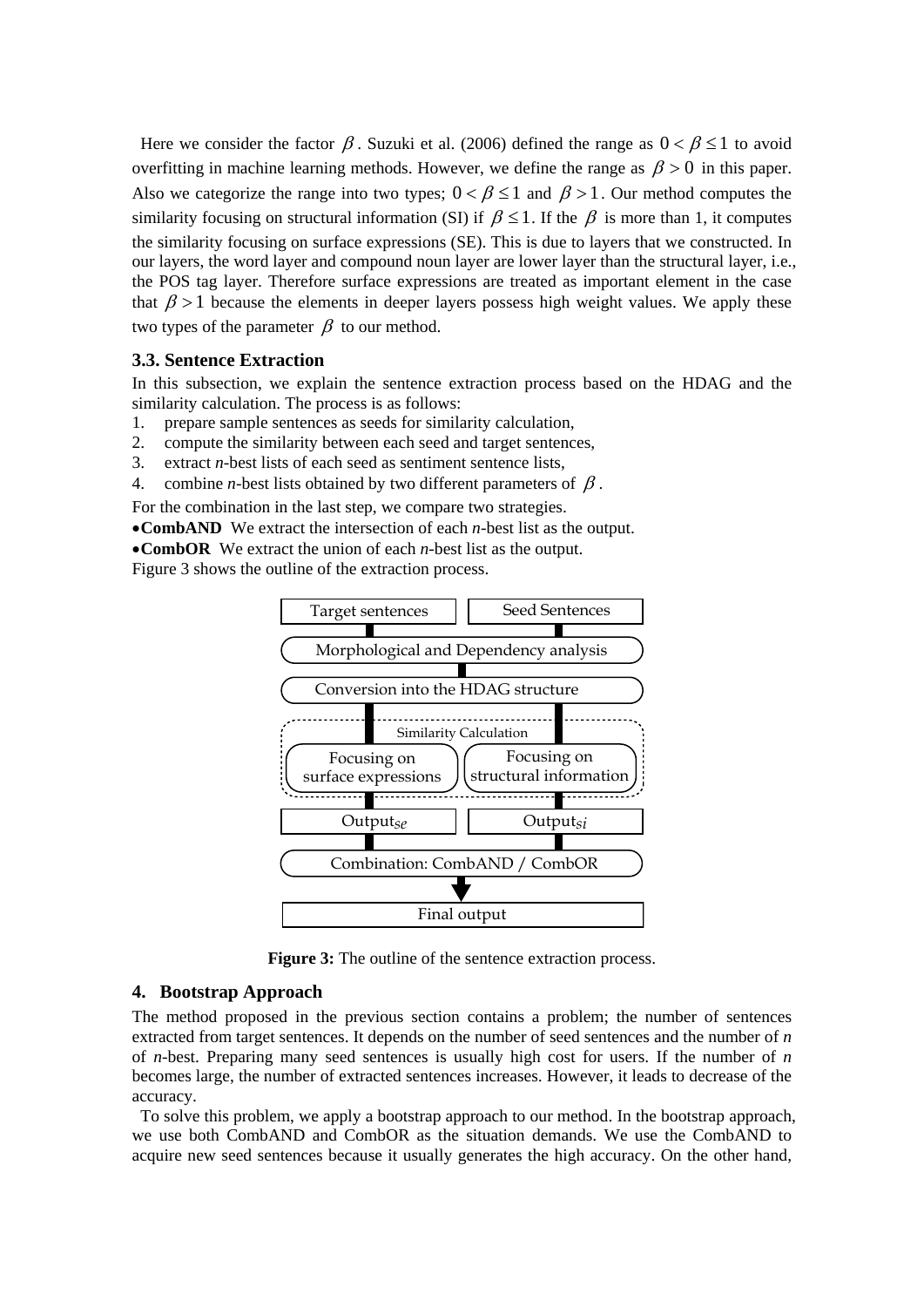we use the CombOR in the final step of the bootstrap process because it usually extracts more sentences than the CombAND. In addition, we change the value of  $n$  in each step of the bootstrap approach. In other words, we decrease the value in the bootstrap process. In the bootstrap approach, the method often extracts incorrect sentences as sentiment sentences, and add them into the seed sentence list. The method tends to extract incorrect sentences in the later steps of the bootstrap process. Therefore we set a larger value to the *n* in the early steps and a smaller value to it in the later steps.

The process is as follows:

- 1. extract sentences with CombAND by using current seed sentences,
- 2. add the extracted sentences into the seed sentence list as new seeds,
- 3. decrease the value of *n*,
- 4. iterate the process 1-3, *m*-times,

5. extract sentences with CombOR as the final output.

Figure 4 shows the outline of the bootstrap process.



**Figure 4:** The outline of the bootstrap approach process.

### **5. Experiment**

In this section we evaluated the proposed method with a review document set.

### **5.1. Dataset and Criteria**

We used review documents of a portable audio player<sup>5</sup> posted in the bulletin board system of kakaku.com<sup>6</sup>. We extracted 1052 Japanese sentences from the review documents. The dataset consists of 610 sentiment sentences and 442 non-sentiment sentences. For the experiment, we prepared 10 sample sentences as seeds for the sentence extraction process. All the seed sentences in this experiment were sentiment sentences. We generated the seed sentences on the basis of some evaluation criteria which were mentioned in the review documents; e.g., "design of the product", "Sound quality" and so on.

1

<sup>5</sup> SONY Walkman NW-A808

<sup>6</sup> http://www.kakaku.com/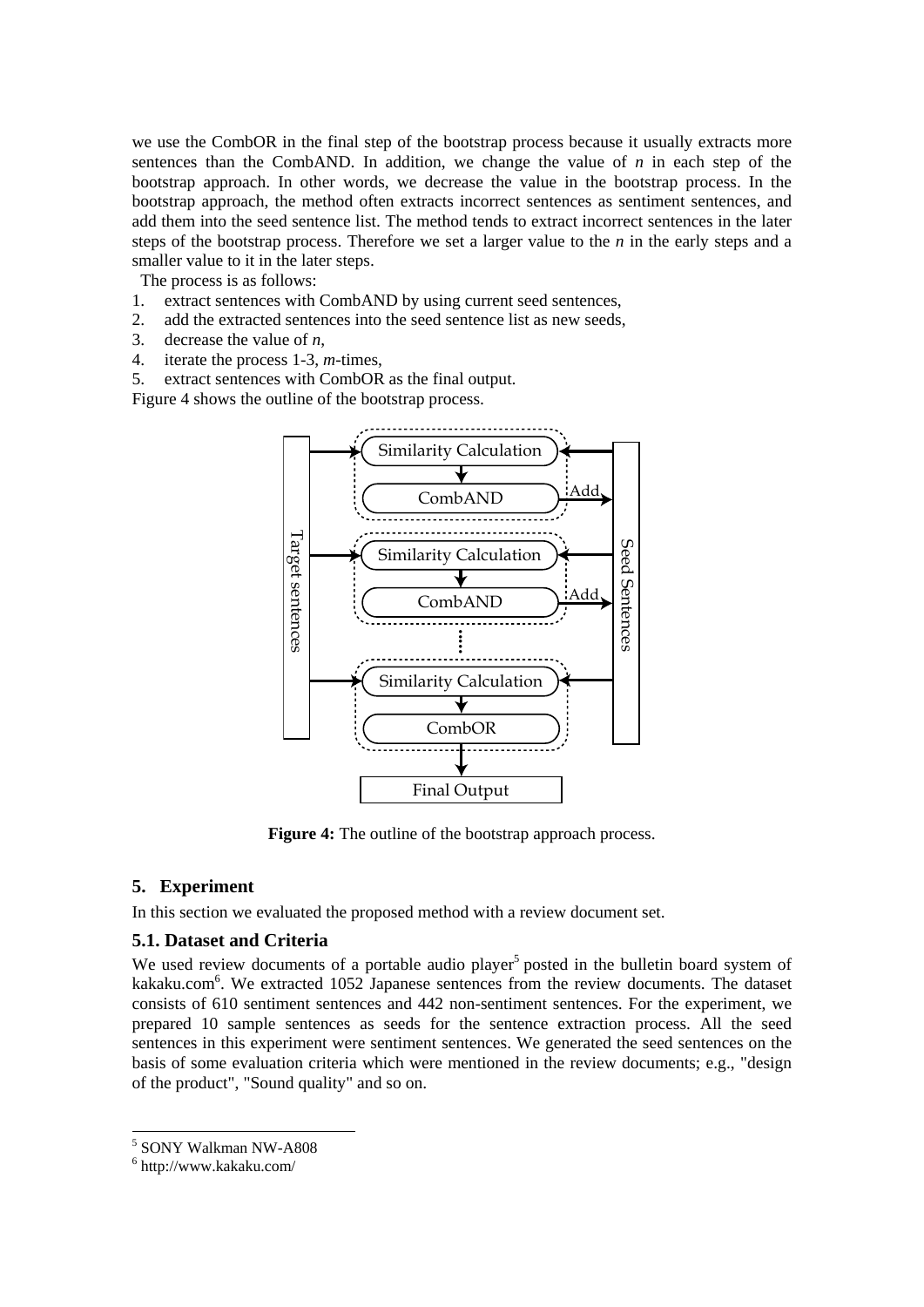In this experiment, we set  $\lambda = 0.5$ . Also we set  $\beta = 0.5$  as the parameter for focusing on structural information and  $\beta = 1.5$  as the parameter for focusing on surface expressions. The number of sentences we extracted in this experiment is 5 for each seed sentence, that is 5-best list. In other words, we extracted the top 5 sentences that possessed high similarity as the sentiment sentences that were estimated from each sample sentences. We did not employ any thresholds for the similarity in the extraction process. For the bootstrap approach, we set the number of iterations as 3. The values of *n* in each step were *n*=7 in the 1st step, *n*=5 in the 2nd step and  $n=3$  in the final step, respectively.

We used the following three criteria for this evaluation.

- •*Sent<sub>real</sub>*: This criterion is the number of sentiment sentences extracted correctly from target sentences.
- •*Sent<sub>non</sub>*: This criterion is the number of non-sentiment sentences extracted from target sentences.
- •*Acc*: This criterion is the accuracy computed from *Sent<sub>real</sub>* and *Sent<sub>non</sub>*.

$$
Acc = \frac{Sent_{real}}{Sent_{real} + Sent_{non}}
$$

•*Recall*: This criterion is the recall rate computed from *Sentreal* and the number of sentiment sentences in the dataset.

### **5.2. Experimental Results**

Table 1 shows the experimental result. In the table, the BOW denotes a similarity calculation method based on the cosine measure and bag-of-words features. This is a baseline in this experiment. The accuracy rates of each non-bootstrap approach in our method outperformed the baseline method based on BOW features. Our methods obtained high accuracies even without combinations, namely CombAND and CombOR. In addition, the method focusing on surface expressions (SE) outperformed the method focusing on structural information (SI) in terms of all criteria.

For the combinations, the accuracy of the CombOR was the lowest of the methods although the number of sentiment sentences extracted correctly was the best of them. On the other hand, the accuracy of the CombAND produced the best performance. Although the number of extracted sentences with the CombAND drastically decreased, the output possessed high reliability.

By using the bootstrap approach, the number of correct sentences nearly tripled although the accuracy decreased somewhat. This result shows the effectiveness of applying the bootstrap approach to our method. As an additional experiment, we evaluated our method with a fixed *n*; *n*=5, that is an experiment without decrease of *n* in each step. In the additional experiment, the accuracy rate became 0.78. This result shows the importance of changing *n* in each step of the bootstrap approach. Therefore we need to consider the determination of the appropriate *n* in each step.

One reason of the decrease of the accuracy with the bootstrap approach is that our method occasionally added non-sentiment sentences as seed sentences in each step. One of the solutions to this problem is to apply feedback from users to the bootstrap process, such as relevance feedback. This is one future work for our method.

The number of extracted sentences increased by using the bootstrap approach. However, the recall rate was insufficient. It was 0.256 even if we applied the bootstrap approach to the extraction process. One approach to improve the recall rate is use of the extracted sentences for the training data of the sentiment classification task. Wiebe and Riloff (2005) have proposed a method for creating subjective and objective classifiers from unannotated texts. They used some rules for constructing initial training data. Then they used the data for generating a classifier. We think that the outputs from our method also can be used for the training data of a classifier for this sentiment sentence classification task.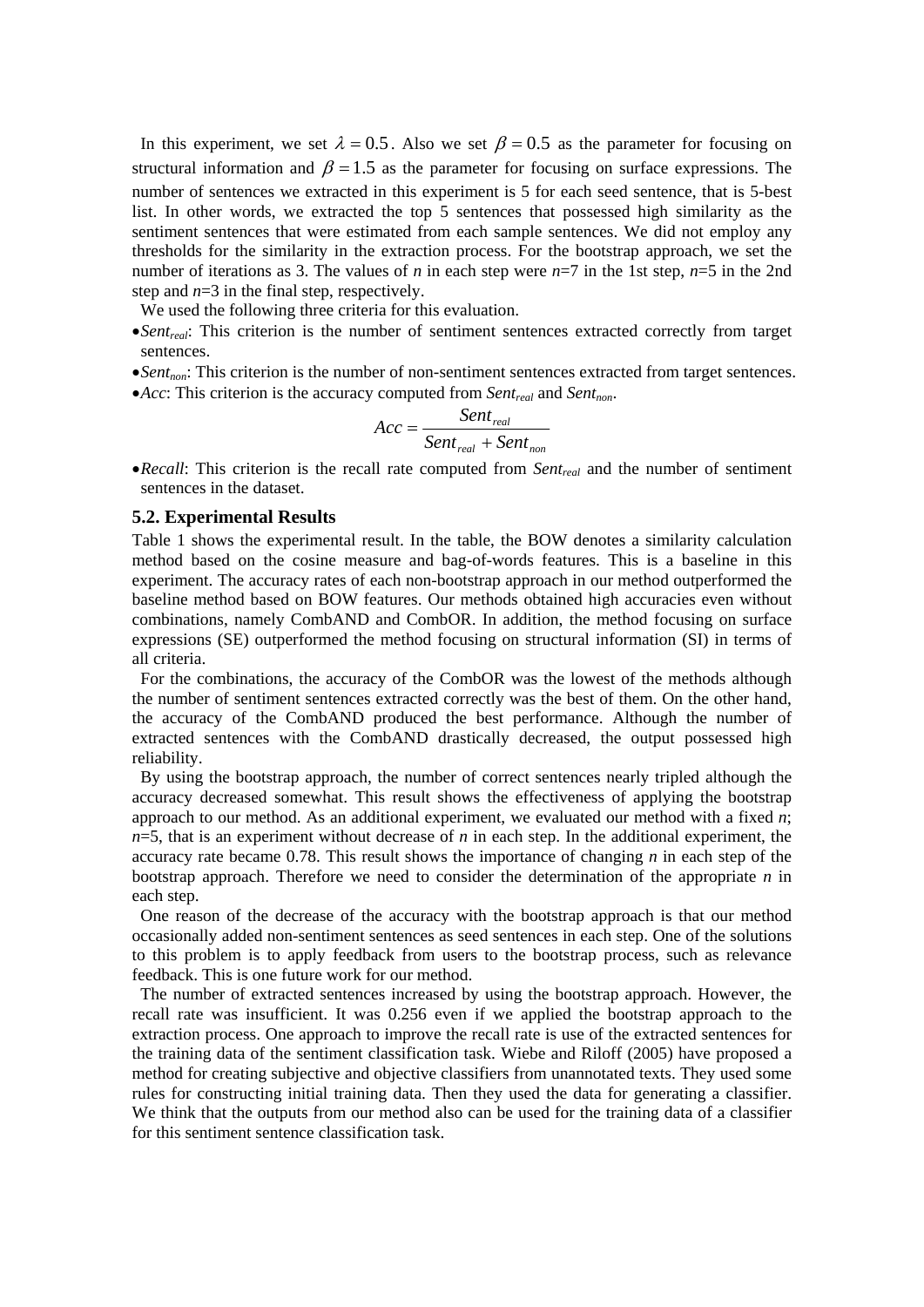|                          | $Sent_{real}$ | $Sent_{non}$ | Acc   | Recall |
|--------------------------|---------------|--------------|-------|--------|
| Structural information   | 32            |              | 0.889 | 0.052  |
| Surface expression       | 43            |              | 0.915 | 0.070  |
| CombAND                  | 22            |              | 0.957 | 0.002  |
| CombOR                   | 53            |              | 0.883 | 0.087  |
| <b>B</b> ootstrap        | 156           | 30           | 0.839 | 0.256  |
| (Baseline)<br><b>BOW</b> |               |              | 0.857 | 0.069  |

**Table 1:** The experimental result.

#### **6. Conclusions**

In this paper, we proposed a method of sentiment sentence extraction based on a graph-based approach, called Hierarchical Directed Acyclic Graph (HDAG). Our method can extract sentiment sentences by using several sample sentences. We obtained high accuracy in the experiment. However, the number of extracted sentences was not enough, that is the recall rate was extremely low. To solve this problem, we applied a bootstrap approach to out method. As a result, we acquired more sentiment sentences by adding the extracted sentences as new seeds. By using the bootstrap approach based on the combination of CombAND and CombOR, we obtained large quantities of sentences as compared with the non-bootstrap approach. However, even the recall rate with the bootstrap approach was insufficient. Therefore we need to discuss solutions to the problem. One approach is to apply feedback from users to the method. We need to consider a semi-automatic approach based on human-aid to accomplish high recall and accuracy rates. Some researchers have reported approaches with structured features (Zhang et al. 2006 and Zhou et al. 2007). We need to compare our method with them.

In this experiment, we evaluated our method with fixed parameters. However, they are not always the best parameter values. In previous work, we compared several values of these parameters (Shimada et al. 2008). By tuning the parameters, we obtained higher accuracy for the SI and SE. However, these values depended on the dataset in the experiment. Therefore we need to consider an automatic determination method of these parameters to achieve higher accuracy for the bootstrap approach.

Our future work includes (1) evaluation of our method in a large-scale dataset and other datasets, (2) improvement of the accuracy by adding other layers to the HDAG structure, such as semantic features of words (Ikehara et al. 1997), and (3) construction of a sentiment sentence maintenance tool based on this approach.

#### **References**

- Hatzivassiloglou, V. and K. R. McKeown. 1997. Predicting the Semantic Orientation of Adjectives. *In Proceedings of the 35th Annual Meeting of the Association for Computational Linguistics* (ACL) and *the 8th Conference of the European Chapter of the Association for Computational Linguistics* (EACL), pp.174-181.
- Ikehara, S., M. Miyazaki, S. Shirai, A. Yokoo, H. Nakaiwa, K. Ogura, Y. Ooyama and Y. Hayashi, editors. 1997. Goi-Taikei . A Japanese Lexicon (in Japanese). *Iwanami Shoten*.
- Kaji, N. and M. Kitsuregawa. 2006. Automatic Construction of Polarity-tagged Corpus from HTML Documents. *In Proceedings of the 21st International Conference on Computational Linguistics* (COLING/ACL2006), pages 452.459.
- Kaji, N. and M. Kitsuregawa. 2007. Building Lexicon for Sentiment Analysis from Massive HTML Documents. *In Proceedings of the Conference on Empirical Methods in Natural Language Processing* (EMNLP-CoNLL2007).
- Kawaguchi, T., T. Matsui and H. Ohwada. 2006. Opinion Extraction from Weblog Using SVM and Newspaper Article (in Japanese). *In The 20th Annual Conference of the Japanese Society for Artificial Intelligence*.
- Kobayashi, N., R. Iida, K. Inui and Y. Matsumoto. 2005. Opinion Extraction Using a Learning-